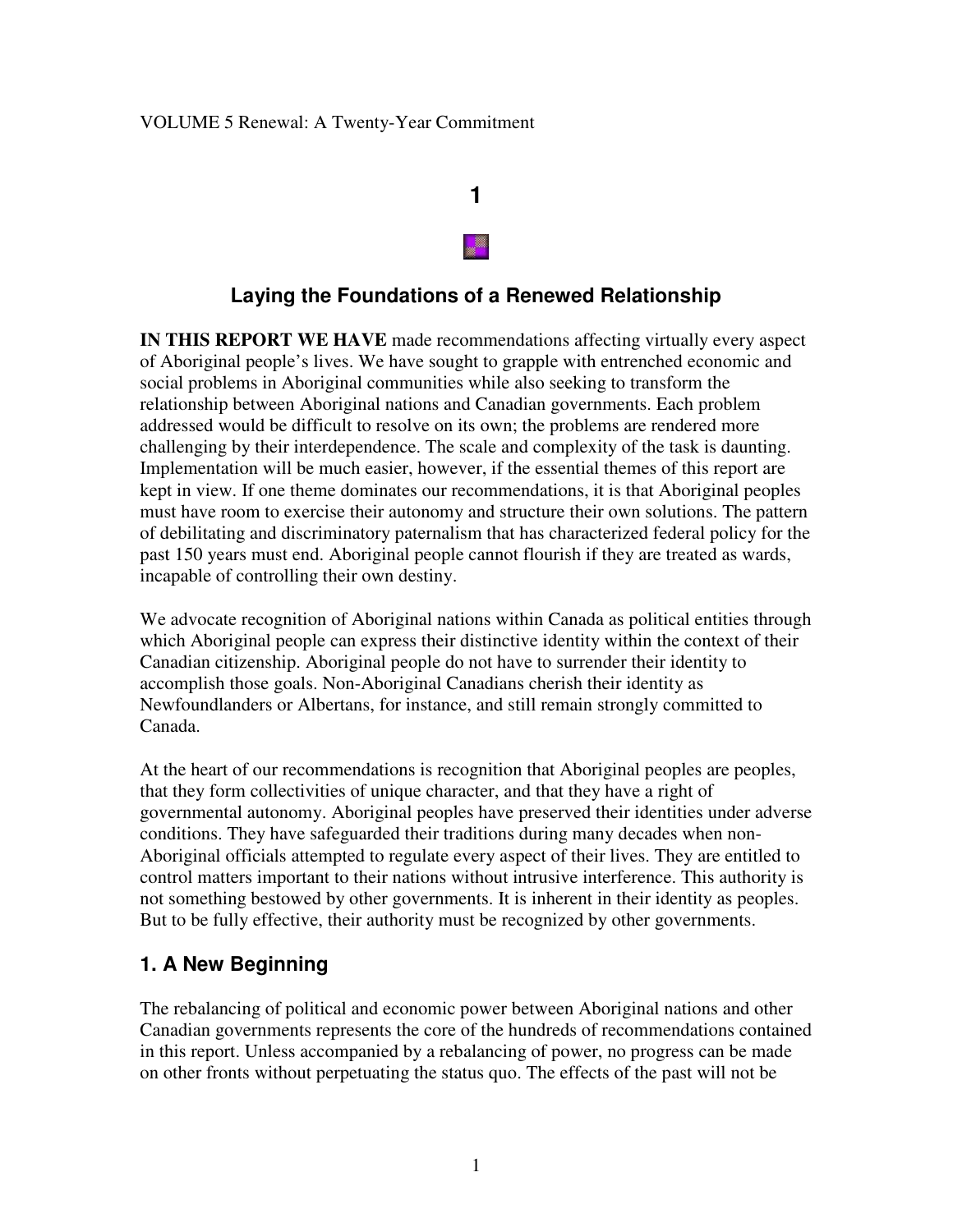undone overnight. The essential themes that underpin our recommendations and can assure the rebuilding of Aboriginal life in Canada are as follows.

First, Aboriginal nations have to be reconstituted.

Nations have been divided by policy and legislation. The basic unit of government in First Nations today is the band, a creation of the Indian Act. A band usually includes only a portion of a nation; First Nations people who lost status or did not qualify for status under the Indian Act have been excluded from their communities. As a result, bands are usually too small for effective self-government.

The situation is worse for Métis people, who have experienced very limited political recognition. Only Inuit are well advanced in the process of political reform. There must be latitude for Aboriginal people to reconstitute broader affiliations. We propose a process through which Aboriginal communities join together in new institutions to seek recognition of their status as modern nations.

Second, a process must be established for the assumption of powers by Aboriginal nations.

A definition of powers and mechanisms of transfer from other orders of government must be put in place. We recommend that this be undertaken in two phases: a recognition period in which Aboriginal governments exercise core power on their present territory, and a subsequent treaty process in which full Aboriginal jurisdiction on an expanded land base is negotiated with other Canadian governments. We expect that Aboriginal nations will exercise their powers incrementally as they develop expertise and gain experience. They will, however, have the right to exercise those powers and will control the pace of their own political development.

Third, there must be a fundamental reallocation of lands and resources.

We documented in Volume 2, Chapter 4 how Aboriginal peoples have been systematically dispossessed of their lands, not just in the first rush of settlement but continuing with the erosion of reserves, the elimination of hunting and fishing rights, and interference with other traditional uses of lands and resources.

As a matter of elementary justice, the spirit and intent of historical treaties with respect to sharing lands and resources have to be honoured. It is a matter of Canadians keeping their word, of fulfilling the commitments on which Canada was founded. But it is also critical for the future of Aboriginal nations, which cannot survive if they remain without resources, excluded from the bounty of the land and confined to parcels left over from settlement. Aboriginal people do not expect to obtain full restitution: they do not want to push non-Aboriginal Canadians into the sea or deprive them of their backyards, as the recent history of land claims settlements makes clear. But they do expect to be dealt with fairly, in a manner that recognizes their relationship to the land and their right to share in its resources, and in a way that respects the solemn agreements enshrined in the treaties.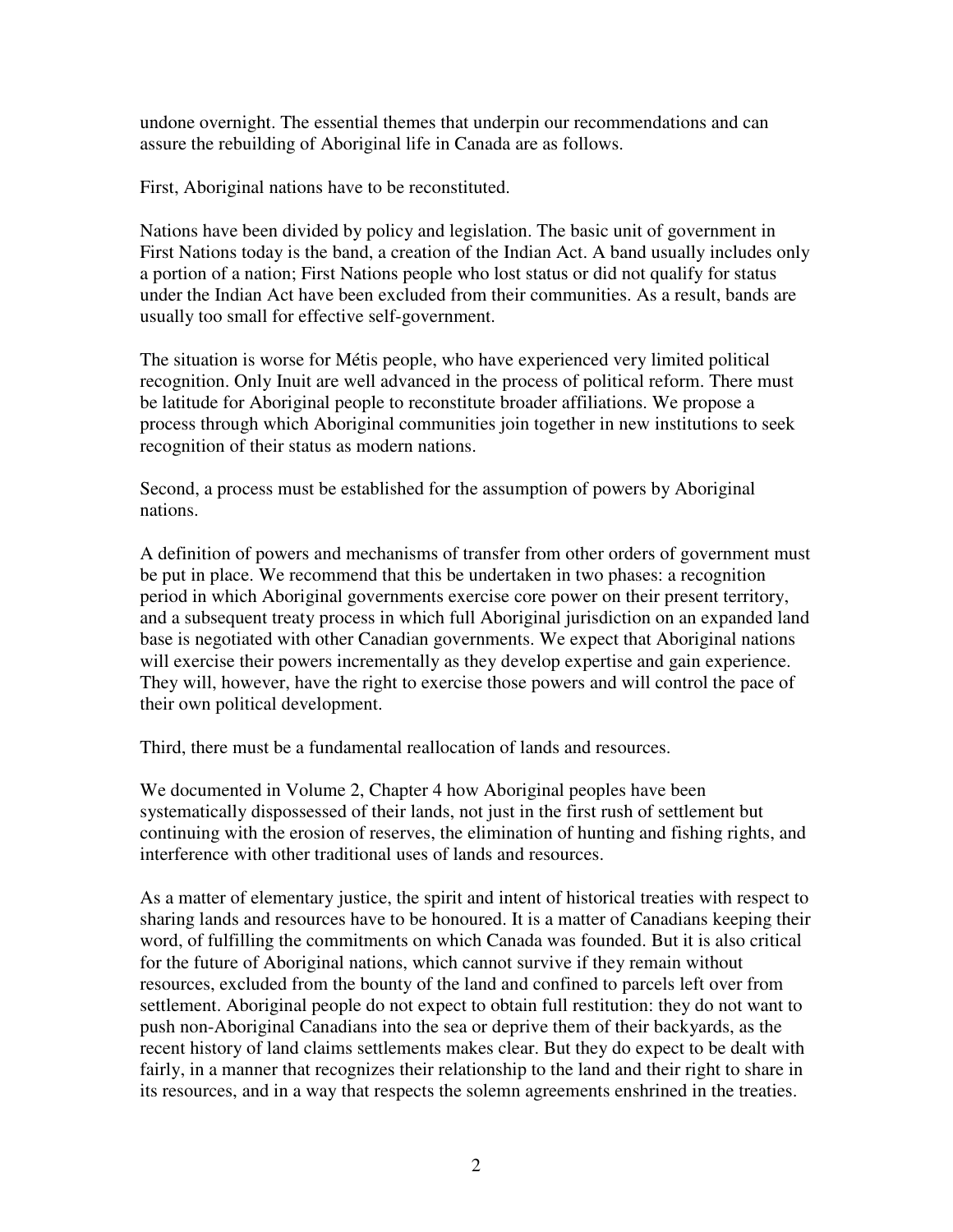Fourth, Aboriginal people need education and crucial skills for governance and economic self-reliance.

Poverty and neglect have resulted in lower educational attainment and a lack of certain essential skills. The absence of employment opportunities destroys incentive and fuels hopelessness among youth. The move toward collective self-reliance will counter this. Aboriginal people will see that they have an opportunity to shape their destinies and will have reason to apply themselves at school, to go to college or university, or to learn a trade. Educational reforms are not a prerequisite for self-government; the two go hand in hand. Measures must be taken immediately to bridge the gap between current educational attainment and community needs.

Finally, economic development must be addressed if the poverty and despondency of lives defined by unemployment and welfare are to change.

As we will see in the next chapter, the total annual cost to Canadian society of Aboriginal people's economic marginalization amounts to one per cent of the gross national product. There is every reason to believe that with access to resources, to development capital and to appropriate skills, Aboriginal people can participate successfully in the globally oriented southern market economy and in the increasingly self-reliant mixed economy of northern communities.

These principles are central to implementation of our recommendations. Let us explore how these tasks can be carried out.

Canadians have shared a long and sometimes troubled history. Things have happened that are painful to recount and are deplored by the great majority of Canadians. Many of these events were the result of greed or ill will; others were the product of ignorance, misguided intentions or a lack of concern for peoples already at the edge of Canadian society. They have left their legacy in the social and economic conditions of Aboriginal communities and in the distrust and betrayal felt by Aboriginal people. A sense of profound injustice and pain was expressed in testimony before this Commission. The damage is real and will take time to heal. That history of hurt has to be reckoned with in creating a new relationship. We are not suggesting that we dwell on the past. Aboriginal people, like others in Canada, want to put the events of the past behind them and work toward a stronger and healthier future. To do that two things must happen.

First, there has to be a sincere acknowledgement by non-Aboriginal people of the injustices of the past. Widespread ignorance of the history of dispossession has made it increasingly difficult for non-Aboriginal people to admit the need for restitution. Unfortunately, as Aboriginal people have gained strength in the struggle for their rights there has been a rising tide of opposition among non-Aboriginal people with an interest in maintaining the status quo. Their watchword is 'equality': everyone should be treated the same, regardless of deprivation and disadvantage or the origins of these conditions. Acknowledgement and a genuine desire to make reparations are essential prerequisites of a renewed relationship of fairness and mutual respect.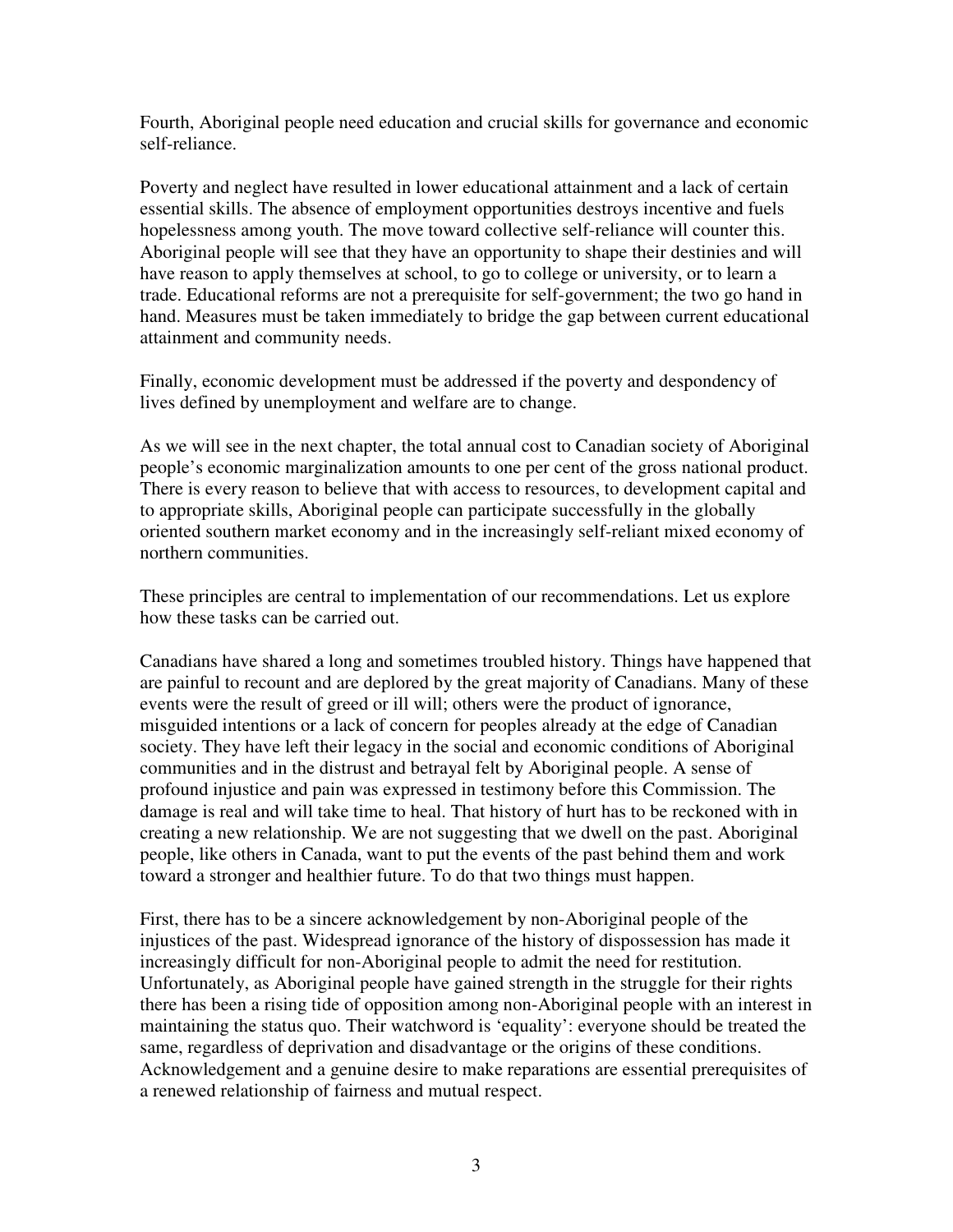Second, there must be a profound and unambiguous commitment to establishing a new relationship for the future. High-minded policy statements and piecemeal reforms, however meritorious, will not fulfil that commitment. Symbolism is important, however. The new relationship should be heralded by a symbolic step to demonstrate that a lasting commitment has been made. For this reason we recommend that the Sovereign issue a Royal Proclamation to signal the new beginning at a special gathering called for the purpose. The proclamation would set out the principal elements of the new relationship and outline its central institutions. It would be complemented by legislation defining those institutions in detail. This step would not settle all outstanding issues — that will take many years of negotiation and adjustment — but it would create a framework of principle, procedures and institutions for accomplishing change. It would establish a clear goal and the means for Aboriginal and non-Aboriginal people and nations to work toward the goal. It would celebrate the new beginning. We would expect that consultations on a Royal Proclamation and companion legislation could begin within six months of the release of this report.

## **2. The Proclamation and Companion Legislation**

A preamble would express the desire for a new beginning. The government of the day will determine the wording, but we would expect the preamble to express certain perspectives and intentions.

It would invoke the Royal Proclamation of 1763, the proclamation that codified and affirmed the British Crown's recognition of Aboriginal title and governance. The new proclamation would confirm the principles of that foundation document. It would symbolize Canadians' rededication to mutual respect and trust in the tradition of the Royal Proclamation of 1763.

The new proclamation would acknowledge, in general terms, the injustices of the past, especially those associated with the paternalism and disrespect that characterized the period following the decline of the fur trade when Aboriginal title was ignored, treaty rights were undermined and the Indian Act was imposed.

The preamble might express profound regret for the harm caused Aboriginal peoples by policies that deprived them of their lands and that interfered, sometimes brutally, with family relationships, spiritual practices, customary ceremonies, structures of authority and governance, and traditional relationship with the land. It could acknowledge that wrongs were committed, often as a result of stereotypical attitudes that we now recognize as racist, and that Aboriginal peoples are still living with the consequences of those policies. The history of relations between Aboriginal and non-Aboriginal people was not unremittingly negative. There were many instances when individuals acted with wisdom and respect and where cross-cultural interaction was positive. But the profoundly harmful elements of the past must be acknowledged as a way of putting them behind us, as a means of reconciliation. The preamble could express the government's will henceforth to place its relationship with Aboriginal peoples on a proper footing, and it could express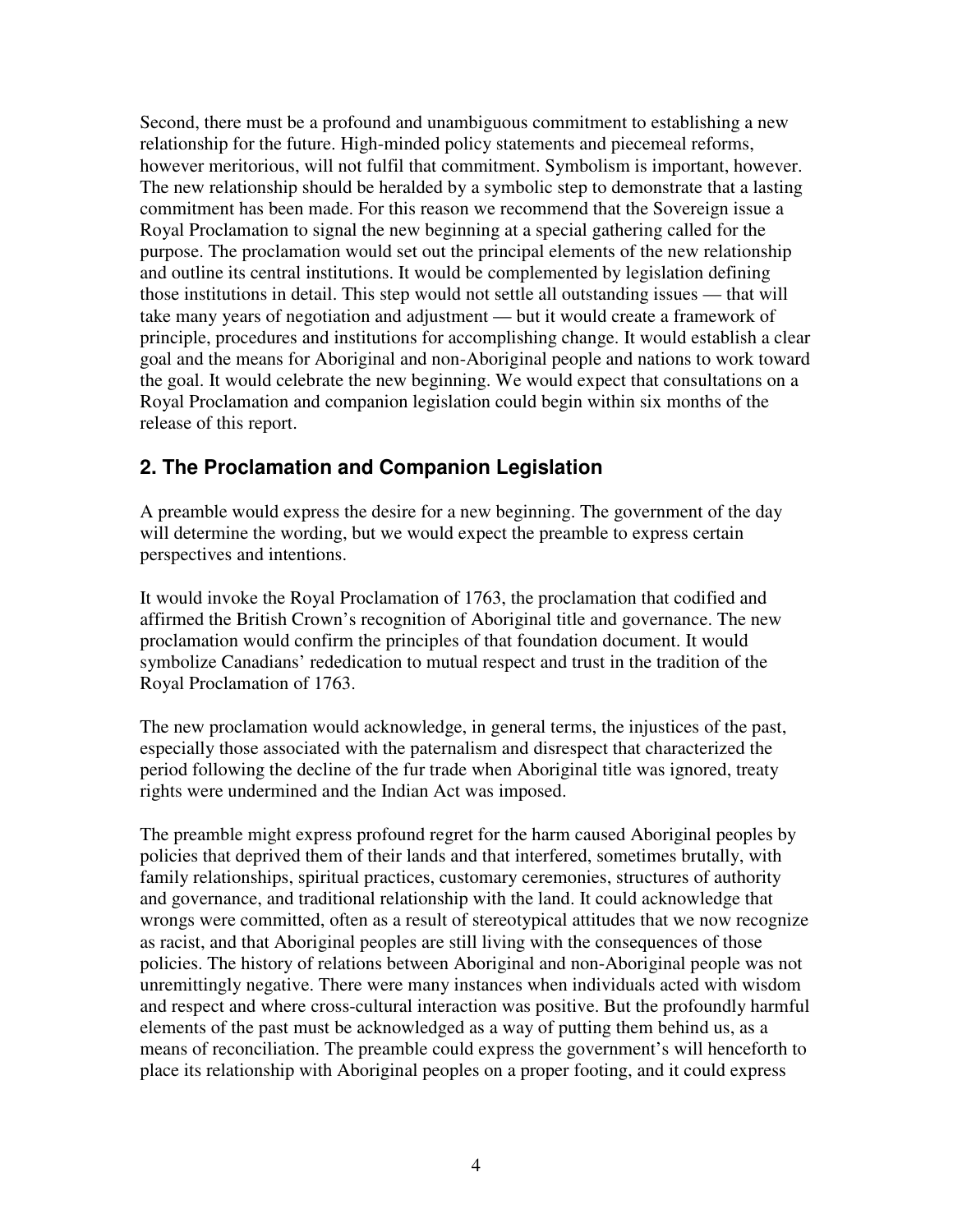the hope that an honest acknowledgement of past wrongs will break the cycle of guilt and blame and free both sides to embrace a shared future with trust in each other.

The preamble should make clear the foundational principles of that new relationship. These include, above all, recognition that Aboriginal peoples have a right to fashion their own destiny and control their own governments, lands and resources. They constitute nations, with an inherent right of self-government. The federal Crown should undertake to deal with them as such. This would pave the way for genuine reconciliation and enable Aboriginal people to embrace with confidence dual citizenship in an Aboriginal nation and in Canada.

## **2.1 Recognition of Nations**

A crucial first component of the renewed relationship will be nation rebuilding and nation recognition. All our recommendations for governance, treaty processes, and lands and resources are based on the nation as the basic political unit of Aboriginal peoples. Only nations have a right of self-determination. Only at the nation level will Aboriginal people have the numbers necessary to exercise a broad governance mandate and to supply a large pool of expertise. At the nation level they can develop institutions that are stable and independent of personality. Only with nationhood can Aboriginal peoples recapture the broad sense of solidarity that predated the relocations and divisions of the Indian Act era. We do not mean to suggest that community-level institutions are irrelevant. On the contrary, some activities are best located at the community level, and some Aboriginal peoples will adopt decentralized governing structures as a result.

The composition of nations will not always be straightforward. For some, the nation already exists. For others, nation institutions will emerge through a process of negotiation, political debate, and perhaps even trial and error. The majority of existing Indian governments are based on Indian Act bands, and reintegration of excluded citizens will be an important issue for them. Virtually all Aboriginal nations will have to go through a process of constitutional development before election procedures, mechanisms for ensuring accountability and decision-making processes can be put in place.

After an Aboriginal nation has been reconstituted, it can exercise self-government on its existing territory in core areas of jurisdiction and seek formal recognition from the governor in council for nation status and a formal agreement with the federal and provincial or territorial governments. The agreement would spell out core powers the Aboriginal government will exercise and provide financial resources to carry out those responsibilities. The nation would be the appropriate party to the subsequent treaty process that would establish the full scope of its jurisdiction, the nature of its fiscal and other relationships to governments, and the boundaries of its lands. Eventual adherence to the treaty resulting from this process would signal the nation's full and free participation in the Canadian federation.

Recognition would be the responsibility of the governor in council through a procedure set out in the Aboriginal Nations Recognition and Government Act we propose. The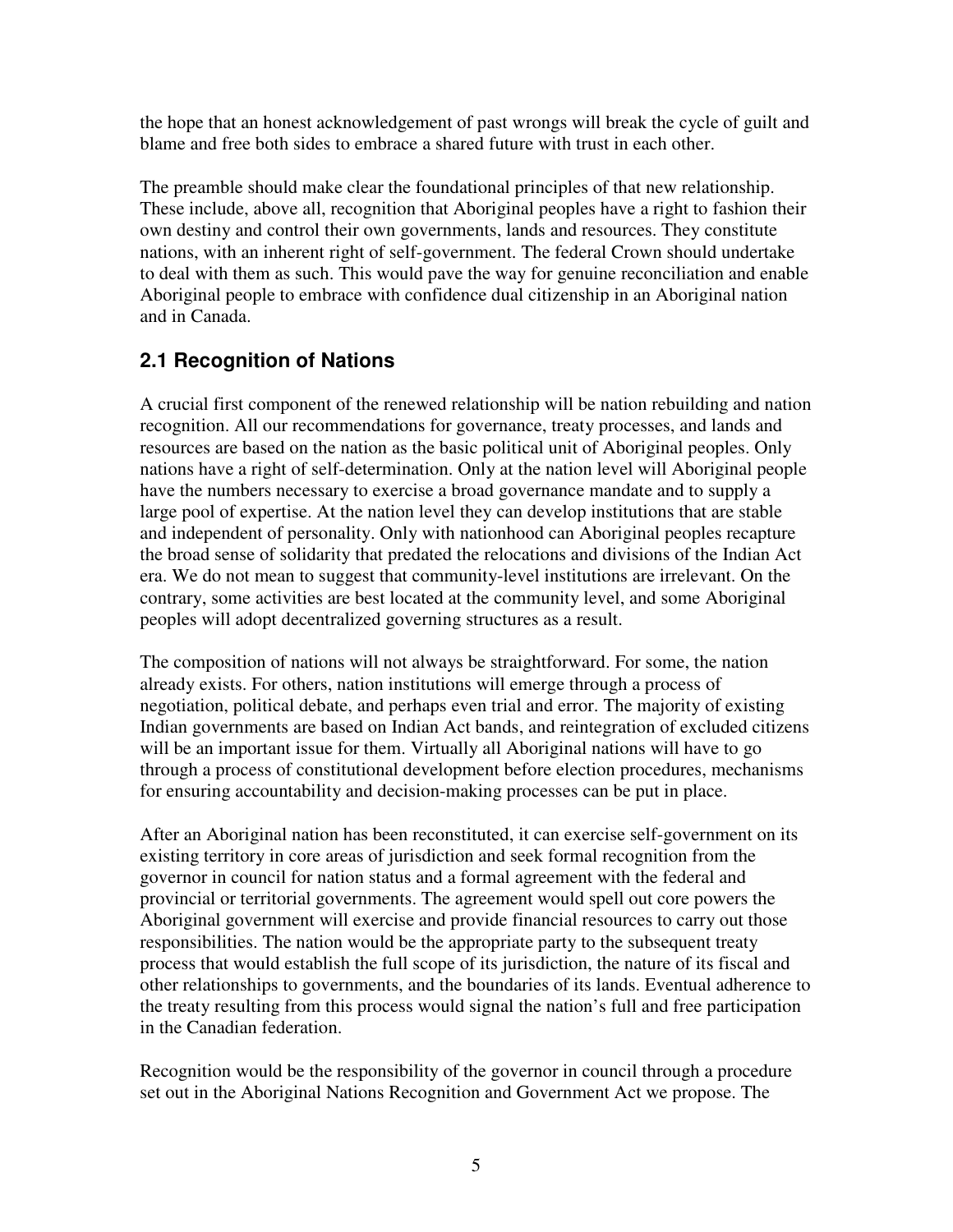primary determination of whether a community satisfied the criteria would be entrusted to a panel established under the Aboriginal Lands and Treaties Tribunal. The panel would convey its evaluation to the governor in council who, although not bound to follow the panel recommendation, would have to give reasons for departing from them. The process would provide an orderly means of recognition in a manner functionally analogous to what occurs when countries seek recognition at the international level.

The process may work somewhat differently for Inuit. They have already begun to coalesce into four nation groups: Inuvialuit, and Inuit of Nunavut, Nunavik and Labrador. To some degree these groupings already have stable internal structures. Inuit have already opted for the exercise of government powers through mechanisms of public government. Thus, the system of recognition described here would be implemented in a different manner for them. Flexibility would also be needed in terminology to take account of Inuit and Métis traditions. Inuit collectivities might be termed 'peoples', for example (or another term acceptable to them), rather than 'nations'. Arrangements between Métis people or Inuit and governments might be settled through 'agreements', 'accords' or 'compacts' rather than 'treaties'.

These are the basic contours of the recognition process we propose. Because the transition to nation government is fundamental to the new relationship we envisage, the principles and means of recognition should form a basic element of the Royal Proclamation and its companion legislation.

The companion legislation would specify the criteria of nationhood, establish procedures, and set out the consequences of recognition. It would also provide for assistance to Aboriginal nations engaged in the process of nation-building, which might take the form of technical support, funding, and mediation services. The specific elements of the nation rebuilding and recognition process are described in detail in Volume 2, Chapter 3.

## **2.2 The Treaty Process**

The Royal Proclamation and companion legislation would also lay the foundation for the treaty process. Negotiation would be triggered by a request by a recognized Aboriginal nation. That request might concern any of a range of matters falling within the scope of the process, such as the nation's desire to exercise powers beyond the core responsibilities of self-government, the nation's desire to achieve full implementation of an existing treaty, or the nation's wish to resolve a land claim. The request for negotiation would impose a clear obligation on all parties to negotiate in good faith, prompt the establishment of a regional treaty commission (if one did not exist), and give the nation and non-Aboriginal governments access to the research, mediation and other services of the relevant treaty commission.

We propose provincial and territorial involvement in all phases of the treaty negotiation process. Land settlements, the redistribution of government responsibilities, and comanagement schemes all require provincial involvement. The provinces and territories cannot be indifferent about their obligations to Aboriginal peoples. In our view, they also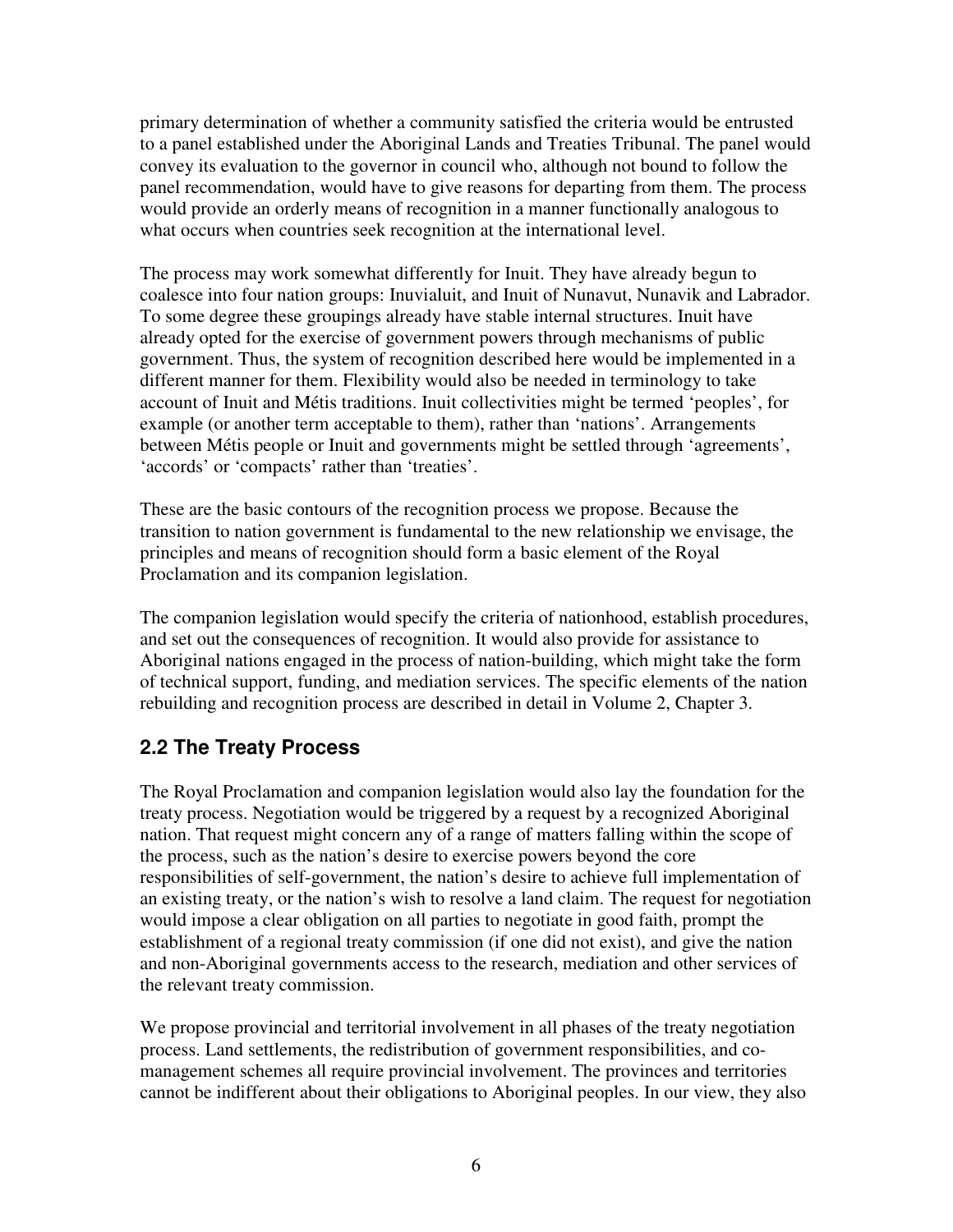have a fiduciary responsibility. As the principal beneficiaries of Aboriginal peoples' land losses resulting from disregard of treaties or failure to conclude them, they have a legal and moral obligation to participate in creating a new or renewed treaty relationship. We therefore propose formal consultations and negotiations between Aboriginal peoples' representatives and federal, provincial and territorial governments through the development of a Canada-wide framework agreement.

We should make absolutely clear, however, that the federal government does not need the support of all the provinces to take action on Aboriginal issues. Under section 91(24) of the Constitution Act, 1867, Parliament has primary jurisdiction with respect to Aboriginal peoples. The federal government cannot, consistent with its fiduciary obligation, sit on its hands in its own jurisdiction while treaties are broken, Aboriginal autonomy is undermined, and Aboriginal lands are destroyed.

The policies and instruments proposed for adoption in the Royal Proclamation and its companion legislation can be established by the federal government acting alone if necessary under section 91(24). The recognition process lies entirely within federal responsibility and can be implemented fully by the federal government. Many matters covered by the treaty process also fall within federal jurisdiction. If some provinces and territories refuse to participate, the federal government should move forward with the others, leaving it to subsequent persuasion or the courts to complete the circle.

We wish to emphasize again that our preference is for co-operative action by all governments in Canada. This is in the interests of the governments themselves, as issues that long have festered will be resolved expeditiously and in a spirit of goodwill, and settlements will be reached that work with, rather than against, provincial priorities. But the frustration of Aboriginal peoples is substantial and justified. Federal action on matters of federal jurisdiction should not be postponed.

The new proclamation would set out the principles underlying the treaty process. These would include the government's commitment to respect and implement existing treaties in accord with their spirit and intent and its willingness to reconsider, in the light of oral evidence and in the modern context, issues on which there was clearly no agreement at the time historical treaties were negotiated. Throughout, the proclamation should make clear that with respect to both terminology and substance, treaty processes will be sufficiently flexible to accommodate the diverse traditions of Aboriginal peoples, including Inuit and Métis.

The proclamation would be complemented by legislation establishing the framework for the treaty process. An Aboriginal Treaty Implementation Act would provide the legislative framework under which regional treaty commissions would be established. It would lay out the general guidelines for negotiating the reallocation of lands and resources. An Aboriginal Lands and Treaties Tribunal Act would create a tribunal to deal with specific claims and assist treaty processes. Finally, legislation would establish a new Department of Aboriginal Relations within which a Crown Treaty Office would have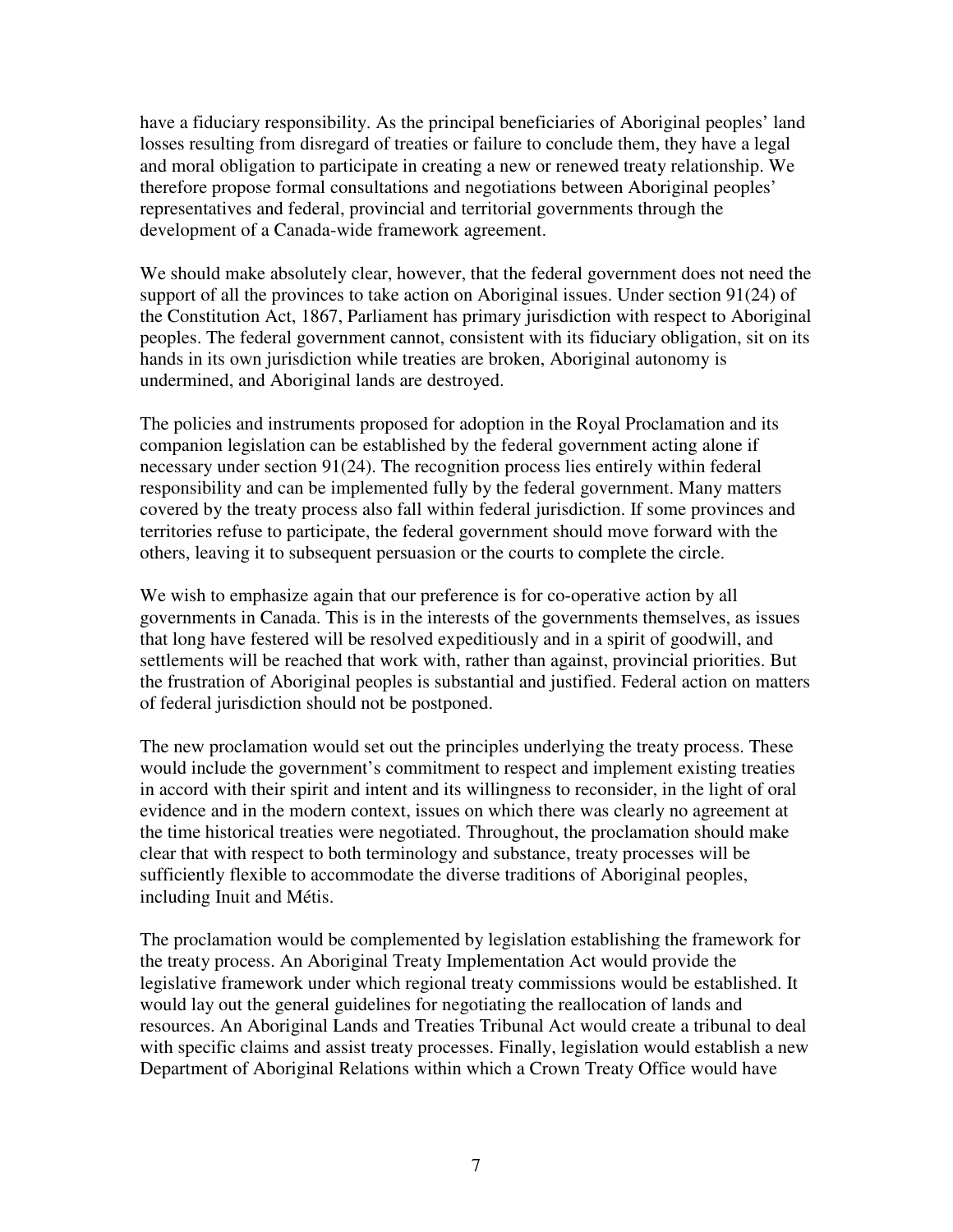principal responsibility for the federal government's participation in treaty renewal and treaty making. (See Volume 2, Chapters 2, 3 and 4 for details on these proposals.)

### **2.3 Lands and Resources**

The treaty process would provide the essential framework for dealing with issues of lands and resources. The treaty commissions and the tribunal would be the primary institutions in that process.

In the Royal Proclamation, the federal government should indicate its acceptance of certain principles relating to Aboriginal title. The first would be that Aboriginal land rights do not need to be extinguished to achieve a settlement of land claims or to agree to or implement new treaties. A second would state the federal government's recognition that Aboriginal title is a real interest in land. The third principle would signal the government's intention to resolve land claims in a manner that reconciles the interests of the broader society with Aboriginal title. Our special report on extinguishment and our chapters on treaties and lands and resources in Volume 2 suggest how these principles might be implemented. 1

The Royal Proclamation should state the government's commitment to resolve questions about the redistribution of lands and resources as expeditiously as possible. While Aboriginal nations can invoke the treaty process as a means of resolving virtually all claims through negotiations, certain claims that raise relatively defined issues might be submitted to the tribunal for binding determination. These are the claims roughly corresponding to today's 'specific claims', although we propose an expanded definition of this term. The process of resolving claims is very slow at present. The proclamation should announce the government's intention to vest adjudicative jurisdiction in the tribunal so as to speed up the process.

One of the most pressing issues regarding lands and resources is the availability of interim relief. Even with the reforms proposed here, it will take considerable time to resolve land claims. Meanwhile, lands subject to claims are being sold, trees are being harvested, game is being killed or driven out, and communities are living in poverty. It is crucial that there be some protection of Aboriginal interests while the treaty process is being pursued. We have recommended that the tribunal have authority to grant interim relief. We also recognize that provincial and territorial involvement is essential in the design of that relief and necessary if the tribunal is to have authority to grant it.

The best forms of interim relief combine a high degree of protection for a portion of the territory, institutions for the co-management of critical resources in the territory, and financing for Aboriginal people in the form of a share of resource revenues. This provides substantial protection without freezing development. Moreover, the experience of working together under interim relief measures often makes a settlement easier to obtain. We therefore propose that a strong effort be made, in the context of negotiating a Canada-wide framework agreement, to develop principles to govern interim relief agreements containing these elements. Each interim relief agreement would be the result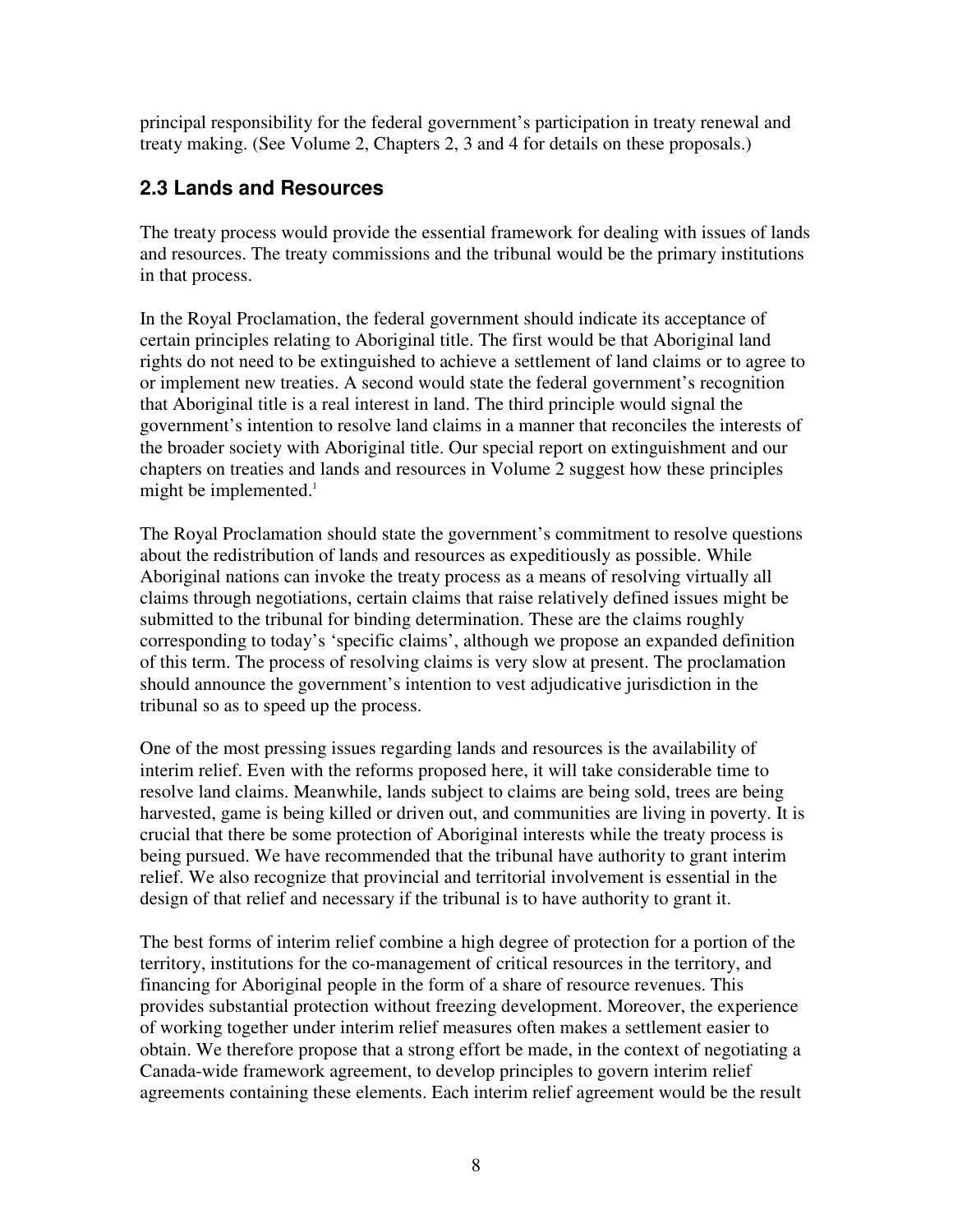of successful negotiations involving an Aboriginal nation, the federal government and the relevant province. It would provide a framework of relief that could then be applied by the tribunal.

Métis people have traditionally faced unique difficulties in pursuing recognition as Aboriginal peoples, their right to governance, and their own land base. The Royal Proclamation would be an appropriate place for the federal government to state its stance on these issues. This would include recognition under section 91(24) of the Constitution Act, 1867, plans to secure an adequate land base, measures to provide Métis hunting and fishing rights equivalent to those enjoyed by other Aboriginal peoples, and steps to obtain constitutional confirmation of the Alberta Métis settlements. (For further details, see Volume 4, Chapter 5.)

# **3. A Canada-Wide Framework Agreement**

In our view, the elements of the Royal Proclamation and companion legislation can all be adopted by federal action alone. They would signal the federal government's commitment to a profound transformation in relations between Aboriginal and non-Aboriginal people in Canada, and they would set in place the infrastructure to accomplish that transformation.

That said, our first preference is for co-operative, co-ordinated action by the government of Canada, the provinces and territories, and Aboriginal nations. To that end, we strongly recommend that as soon as possible after the release of this report, governments institute a framework for discussion of Aboriginal issues, with a view to establishing collaborative measures.

This kind of collaboration would be especially valuable in establishing the treaty process and the aspects of the process concerned with governance and land claims. We propose that first ministers and leaders of the national Aboriginal political organizations meet to review the principal recommendations of this report within six months of its release and establish a forum to develop a Canada-wide framework agreement. The work of that forum would be led by national Aboriginal organizations and ministers responsible for Aboriginal affairs. It would have a target date of the year 2000 to complete its work and would report annually to first ministers and national Aboriginal leaders.

Negotiations in the context of a framework agreement would focus on principles to govern land settlements, the recognition of legislative jurisdiction, fiscal arrangements and co-management on public lands, and interim relief agreements. The establishment of general principles to guide the treaty process by a Canada-wide framework agreement could make for more rapid progress in the settlement of claims.

If these consultations and negotiations are begun expeditiously, it may be possible to include some of their results in the Royal Proclamation and its companion legislation. Provinces that agree could enact legislation simultaneously to confer authority on the new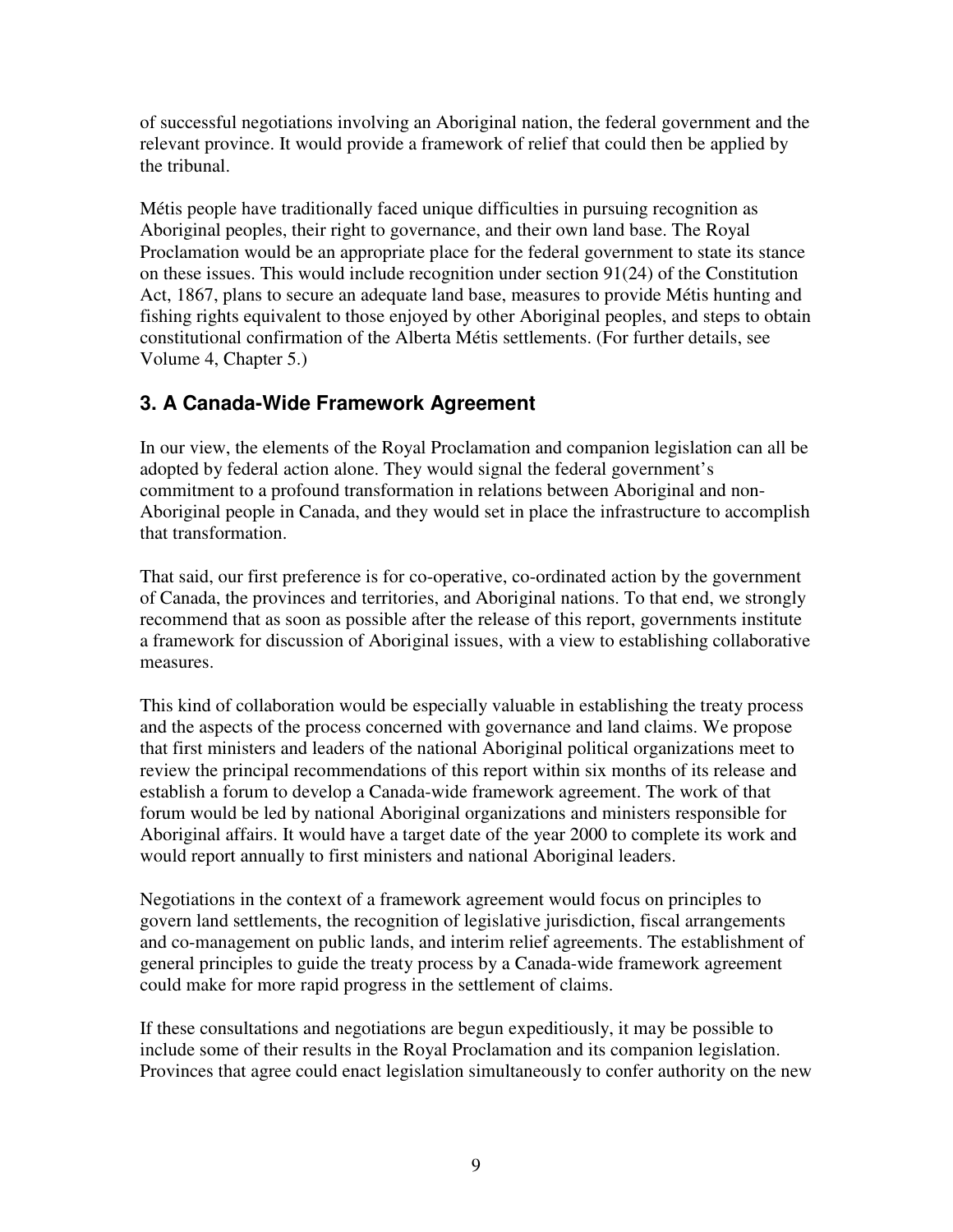institutions. Provinces could formally declare their support for the proclamation and their willingness to collaborate in achieving its aims.

### **Recommendation**

The Commission recommends that

## **5.1.1**

First Ministers, territorial leaders and leaders of the national Aboriginal organizations meet within six months of the release of this report to

(a) review its principal recommendations;

(b) begin consultations on the drafting and enactment of a Royal Proclamation redefining the nature of the relationship between Aboriginal nations and Canadian governments; and

(c) establish a forum to create a Canada-Wide Framework Agreement.

# **4. Gathering Strength**

# **4.1 Social Issues and Structural Change**

The Royal Proclamation and its companion legislation focus on structural changes in the relationship between Aboriginal peoples and Canadian society. We assign priority to structural measures because of their capacity to set in train fundamental change in the social and economic conditions that have resisted reform over the past 25 years.

Redistributing power and resources and proclaiming a public commitment to change the relationship will open the door for Aboriginal people to take charge of their own future. Transforming life conditions will require sustained vision and energy over at least a generation. Aboriginal people must regain hope that fundamental change is attainable. To liberate the energies of Aboriginal and non-Aboriginal people alike, this hope must be nourished by visible progress in resolving pressing problems.

The assumption of responsibility by Aboriginal peoples does not mean abandoning Aboriginal people to work out their problems in isolation from each other, from Canadian governments, or from Canada's social and economic institutions. Just as we speak of Aboriginal people becoming full-fledged partners in Confederation, we also urge partnerships to address social and economic problems.

Throughout our report we propose how the energy of Aboriginal people can converge with government action to create a better future for all. We make recommendations to address past injuries and generate trust, to revitalize Aboriginal economies, to restore individuals, families and communities to health, to make the investment necessary to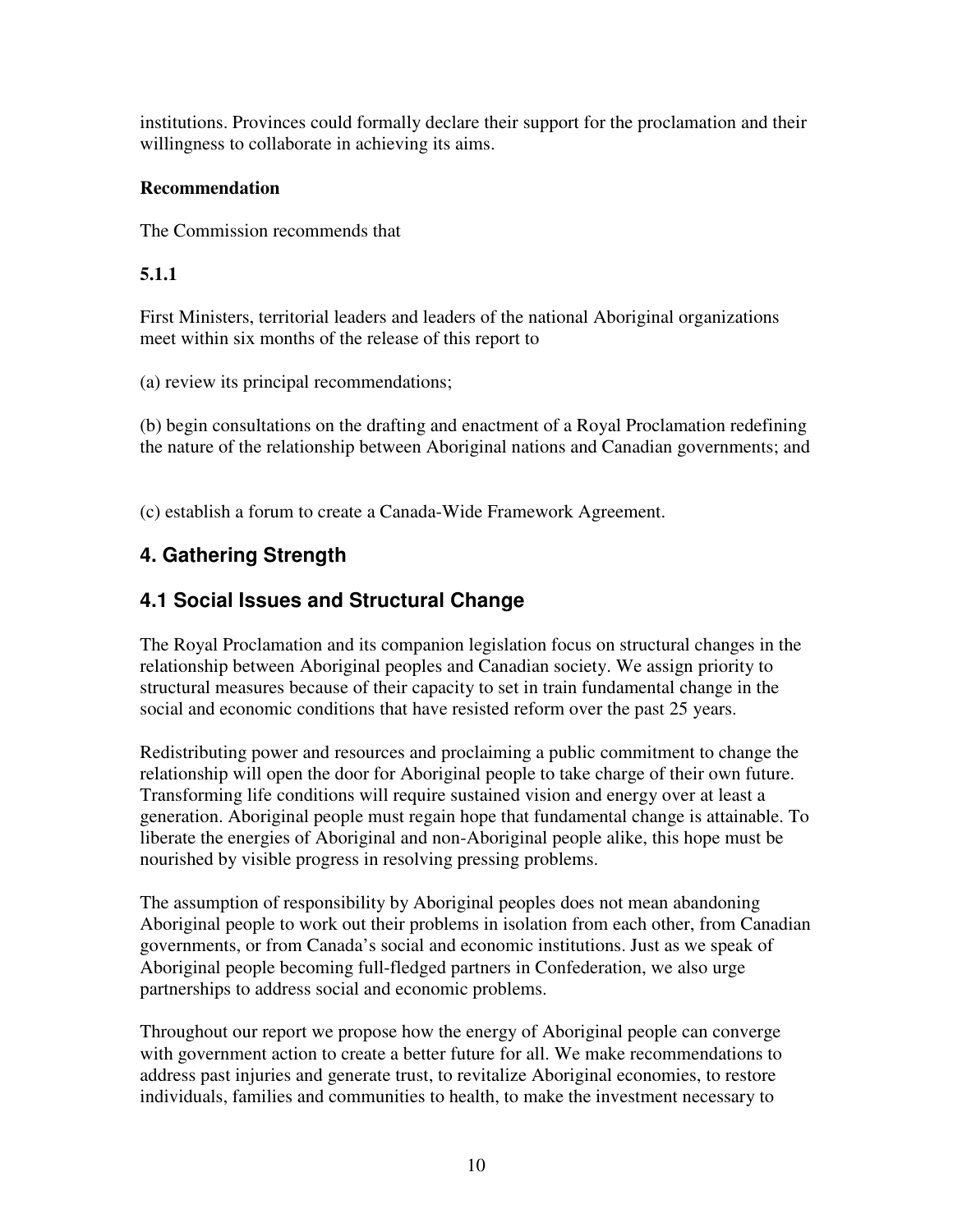create safe and healthy housing and useful community services, to provide effective and culturally appropriate education, and to sustain Aboriginal identity and languages as a dimension of public life in Canada. The changes we propose are wide-ranging, interrelated and important; they are the measures that will enable Aboriginal people effectively to occupy the roles envisioned in this restructured relationship. The questions that remain are how to set priorities and how to gauge the level of investment required.

## **4.2 Four Dimensions of Social Change**

In Chapter 3 of this volume we propose a level of financial commitment to support substantial change in political, economic and social realities. The amount we recommend will require choices to be made. Establishing priorities for the use of financial resources must be done by the Aboriginal people whose lives are directly affected, in consultation with federal, provincial and territorial governments. Those governments will retain much of the jurisdictional and fiscal responsibility in the years when the recommendations are first implemented. In setting priorities for implementation, careful attention will have to be paid to the interdependence of recommendations and the need to support change in one area with complementary action elsewhere.

We see four major dimensions for social, economic and cultural initiatives:

• healing of individuals, families, communities and nations;

• improving economic opportunity and living conditions in urban and rural Aboriginal communities;

- developing human resources; and
- developing Aboriginal institutions and adapting mainstream institutions.

### *Healing*

Healing is a term used often by Aboriginal people to signify the restoration of physical, social, emotional and spiritual vitality in individuals and social systems. It implies the revitalization of their confidence in themselves, their communities and cultures, confidence that must be grounded in their daily lives.

Healing also has an intercultural meaning. Learning about and acknowledging the errors of the past, making restitution where possible, and correcting distortions of history are essential first steps in the process of healing between Aboriginal and non-Aboriginal people. In Volume 1 we recommended remedies for past injustices and neglect in residential schools, relocation policies, and the treatment of veterans. We also proposed a history of Aboriginal peoples to ensure that future generations of Canadians are better informed about the past and present role of Aboriginal nations in Canadian life.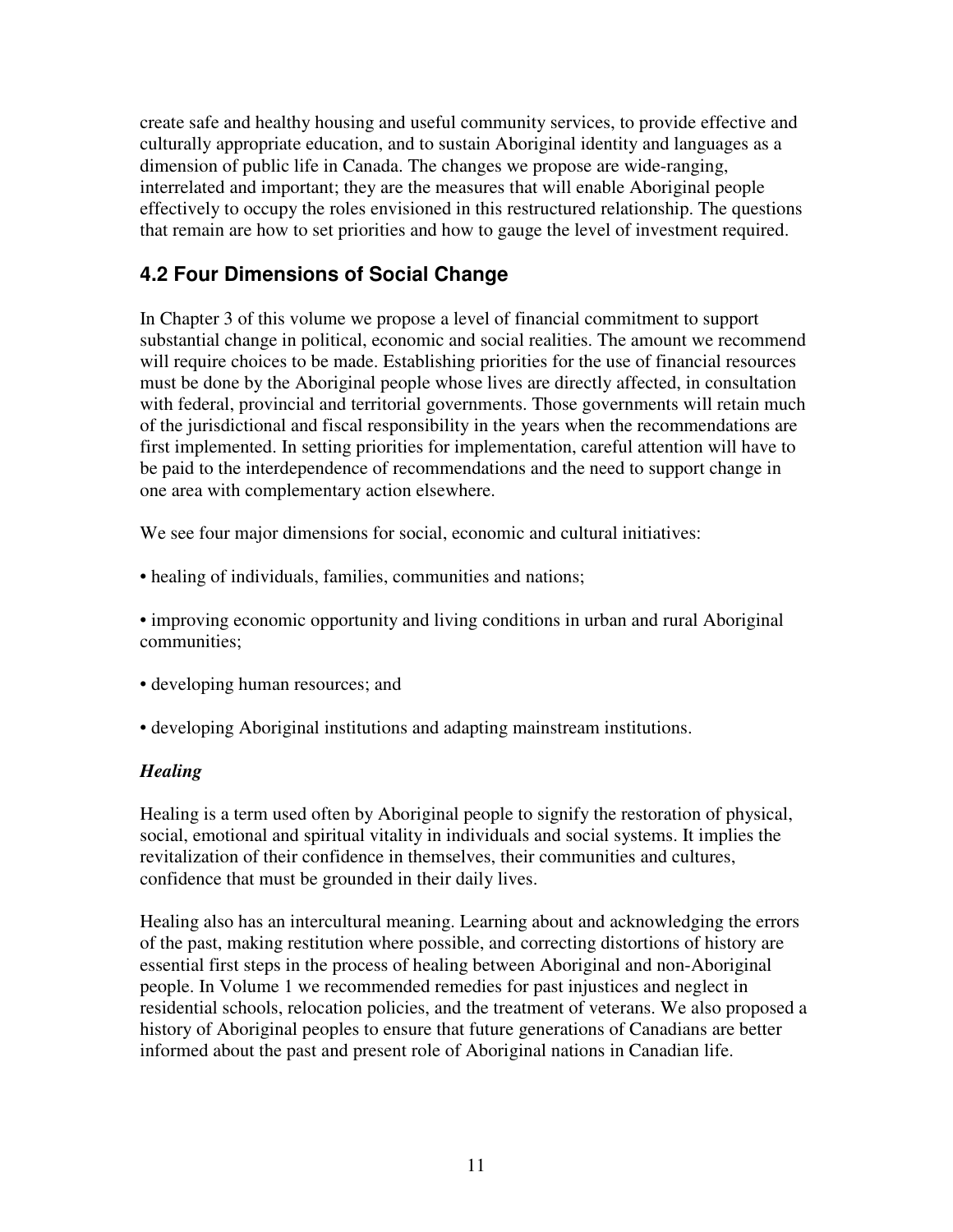Our recommendations in support of family life and for health and healing services adapted to the circumstances of Aboriginal people build on service systems in which substantial investment is already being made. Our recommendations focus on engaging Aboriginal people in the design, management and restructuring of services to make them more accessible and appropriate.

Healing also involves strategies to ensure people are no longer damaged in the formative years of their lives. In Volumes 2 and 3, we made recommendations relating to young children, noting the research in health sciences and education that documents the devastating effects of deprivation during the formative years. Our recommendations emphasize the importance of protecting children through culturally appropriate services, by attending to maternal and child health, by providing appropriate early childhood education, and by making high quality child care available, all with the objective of complementing the family's role in nurturing young children.

Child welfare and family services constitute an area of deep concern, especially among women in Aboriginal communities, and are of critical importance in addressing both justice and social issues. The measures we propose can involve large numbers of people in constructive activities that promote healing. Such activities foster the growth of local leadership and are matters on which Aboriginal people have taken significant and innovative steps in recent years, often transcending single communities.

Our recommendations on education are designed to remove the impediments to learning that result from discontinuity between the culture of the community and the culture of the school and to foster bicultural competence to allow Aboriginal youth to function effectively in Aboriginal and non-Aboriginal environments. Changes in curriculum and pedagogy are proposed to make education relevant to the tasks of consolidating an adult Aboriginal identity and bridging the divide between school and the workplace.

The work of healing is not confined to restoring balance and efficacy to Aboriginal individuals and families. Communities and nations are in need of healing too. Aboriginal traditions of mutual aid have been undermined by the loss of economic resources and the intervention of agencies and institutions that ignored the strengths of community systems and the authority of community customs.

Cultural revitalization is now being expressed not only in ceremonial practices but also in the development of community services rooted in traditional ethics of sharing and mutual responsibility. We are confident that reweaving the bonds of community and reinstating the ethic of communal responsibility will be enhanced by placing in Aboriginal hands authority for decisions about community services. Initially this authority is likely to be administrative, delivering services mandated by federal, provincial and territorial governments. As institutions of self-government are established, these services will be brought under the jurisdiction of Aboriginal nations and confederacies.

In Volume 2, Chapter 3, we discussed how trust and co-operation must be restored in nations whose members have been divided by geographical dispersion and categories of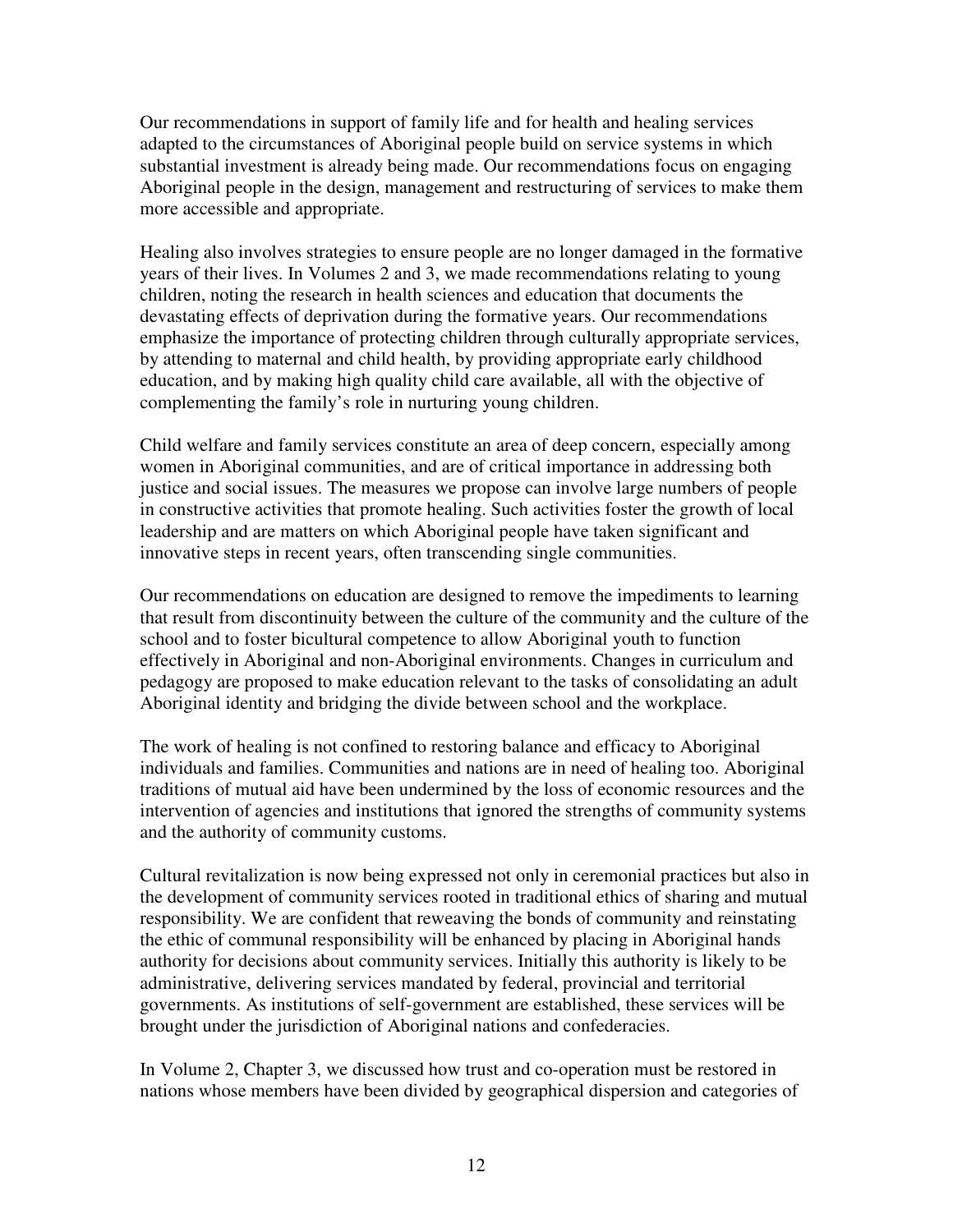status defined by the Indian Act. Traditions of leadership, too, have been submerged or distorted by Indian Act impositions. Restoring nations to cohesion and efficacy is an extension of the healing process taking place at the individual and family level.

Our recommendations in Volume 3, Chapter 6 are directed to broadening the channels for affirming Aboriginal identity in Canadian life through support of Aboriginal participation in communications media and the arts. Preservation of Aboriginal languages and enhanced skills in communication, along with better intercultural relations, will contribute significantly to personal and collective healing and the rebuilding of nations.

Aboriginal people speaking at our hearings made it clear that healing is an Aboriginal responsibility. As expressed by Roy Fabian, executive director of the Hay River Treatment Centre in the Northwest Territories, "The whole process of healing is becoming responsible for ourselves." Chief Gordon Peters conveyed a similar view:

Some call it healing; some call it regeneration. No matter what it is called, it is the same process — people taking control of their individual lives.

Chief Gordon Peters Chiefs of Ontario Toronto, Ontario, 18 November 1993 \*

#### *Economic opportunity*

Individual and community efforts to promote self-healing will be severely constrained unless there is complementary change in the economic opportunities available to Aboriginal people and a dramatic improvement in living conditions in Aboriginal communities. The second dimension of priorities for implementation therefore includes economic development, housing and community infrastructure.

Economic development can acquire considerable momentum as measures to achieve selfgovernment and reallocate lands and resources are implemented, provided the tools of development are available. Next to lands and resources, the most critical tools are capital and skills. We propose that equity capital be made available from federal and provincial governments at greatly enhanced levels through long-term development agreements with regional Aboriginal organizations, nations and confederacies, through a National Aboriginal Development Bank, and through private investment. The acquisition of management skills for various kinds of business enterprise is an important focus of our proposed human resources strategy in support of Aboriginal economies. A change in the way social assistance funds flow into Aboriginal communities could stimulate greater self-reliance by enabling these funds to be used to sustain traditional harvesting activities and to improve social and physical infrastructure.

A major initiative to upgrade housing and community infrastructure would also support the transition to self-government and enhance economic development, while countering significant threats to health and well-being. Clarifying the nature of ownership of residences on Aboriginal territory will improve incentives to maintain dwellings and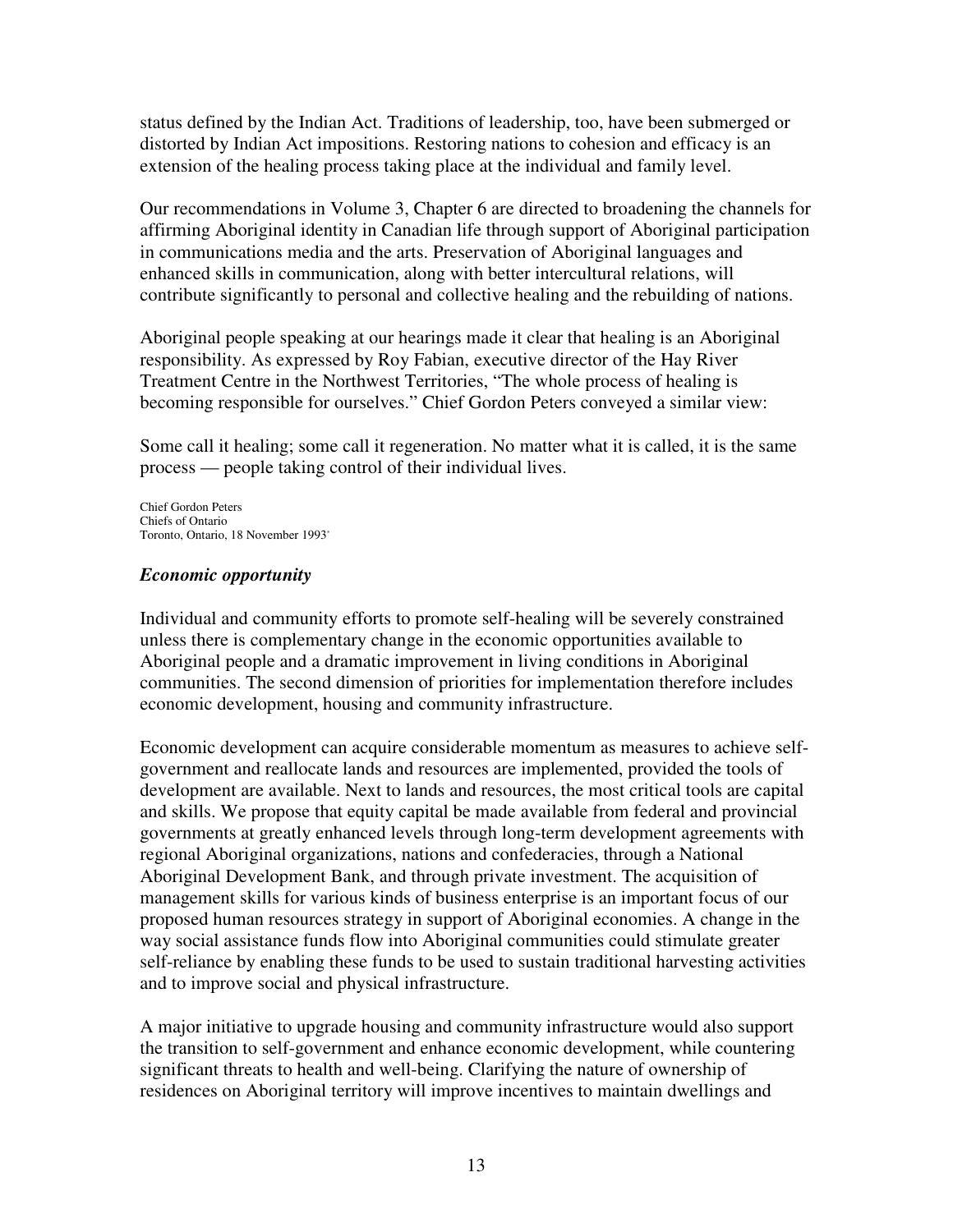invest in their improvement. In addition, adopting the principle that those who are able should pay for a portion of the cost of their housing will release resources, whether of federal and provincial governments or Aboriginal nations, to help those in greatest need. A housing initiative should be pursued immediately, and as nation governments are recognized they can take over institutions that manage and finance housing programs, provide technical skills in systems design, regulate standards, and maintain the housing stock.

#### *Human resources*

The third critical dimension of change is human resources development. Institutions of self-government, restructured human services, community infrastructure and revitalized Aboriginal economies need appropriately trained personnel. We propose a 10-year initiative to overcome barriers to Aboriginal participation in the labour force, building on experience gained in current training and employment development strategies. In Volume 3, Chapter 3, we recommend that the educational preparation of Aboriginal personnel to direct, plan and staff restructured health and human services should be a major policy emphasis. In our recommendations on adult and post-secondary education and education for self-government, we set out detailed strategies for reaching the twin objectives of an Aboriginal population knowledgeable in their culture and fully equipped to implement self-government, staff public services, sustain self-reliant economies, and engage freely in mainstream economic activities. (See Volume 2, Chapters 3 and 5, and Volume 3, Chapter 5.)

Education and training for Aboriginal governments and economies must achieve better integration between study and work through programs adapted to community realities, study and work placement combinations, scheduling to permit employed persons to enhance their qualifications, and access to training and education in or near Aboriginal communities.

Educational success will contribute to personal and communal healing, which in turn will result in more candidates presenting themselves for higher education. We therefore anticipate that a very substantial commitment to student support and innovative delivery of education services in First Nations, Inuit and Métis communities will be necessary well past the 20-year time frame for which we make fiscal projections in Chapter 3 of this volume. However, we also expect that educational outlays will begin to be offset by paybacks from increased employment and productivity by the end of the first decade of our social and economic strategy.

#### *Institutional development*

Institutional development is the fourth dimension of our recommendations for social, cultural and economic change. Aboriginal life is more complex than it was in the village and the hunting camp. In those contexts the family was the all-purpose mediator, teaching its members how to understand and respond to the world at large and interpreting to the community the contribution each member had to offer. Even in compact and isolated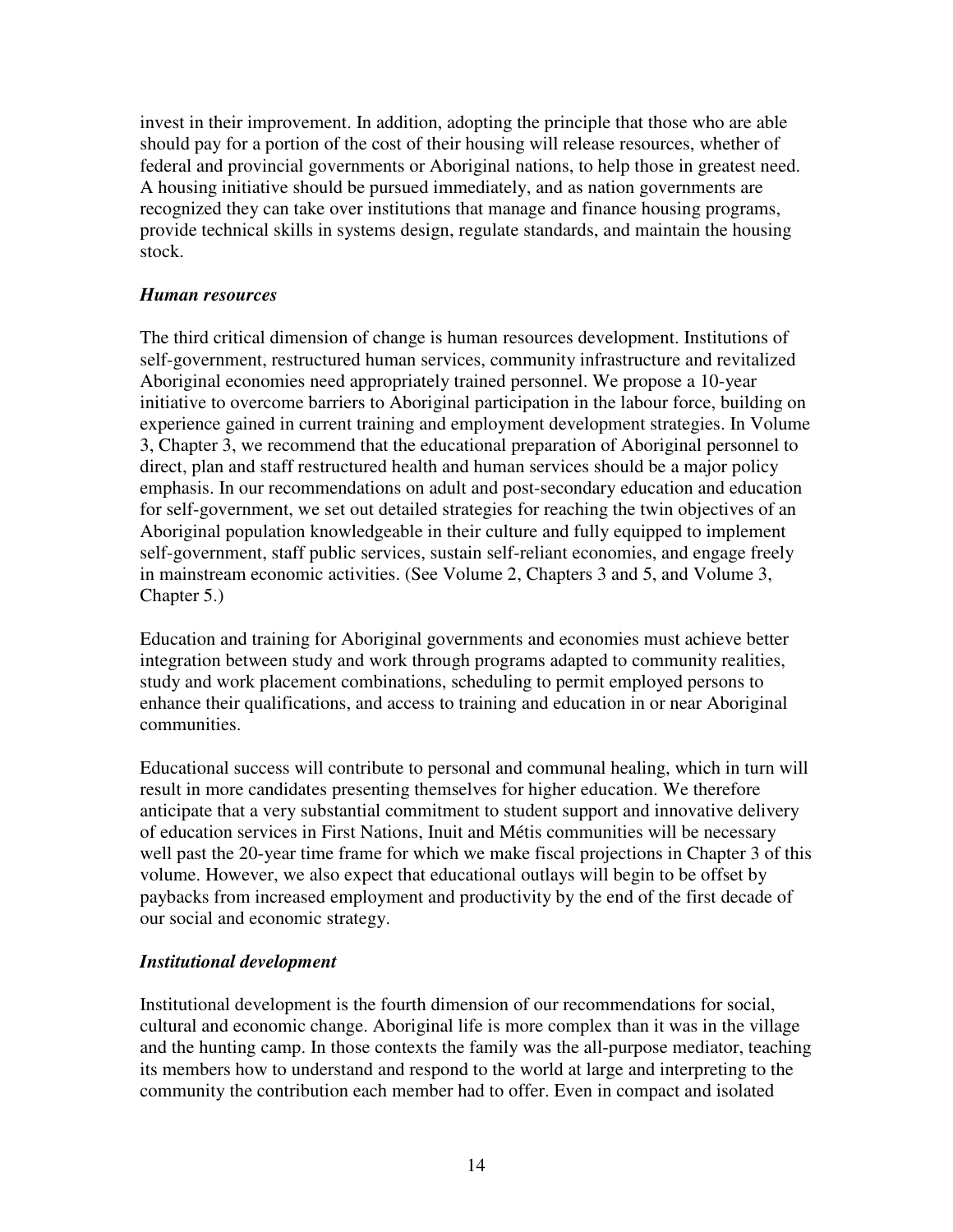Aboriginal communities where intricate, layered kinship relations still prevail, Aboriginal people have turned to formal institutions to meet their needs for education, health care and political leadership, to give three examples.

Most contemporary institutions governing Aboriginal life are regulated by norms that originate outside Aboriginal communities. The services they offer are fragmented and sometimes overlapping. These services are extended or withheld from Aboriginal persons on the basis of status categories that are also determined by non-Aboriginal authorities. This results in a service deficiency affecting more than half of all Aboriginal people. In urban and rural off-reserve areas, Aboriginal people confront an array of services, scarcely any of which show even token acknowledgement of the varied cultures and needs of the people they are intended to serve.

We have concluded that in every sector of public life there is an urgent need to liberate Aboriginal initiative by making room for Aboriginal institutions. They should be part of education, health and social services, housing, communications and economic development, as well as the administration of government. As self-government is established, Aboriginal institutions will become instruments for meeting needs through self-determined means. They will be a primary place for innovation based on traditional knowledge and contemporary experience and judgement.

We have recommended support or reinstatement of sector-specific and regional organizations to pursue economic development. We have suggested the formation of new planning bodies or the designation of existing regional organizations to develop the integrated network of healing centres and lodges we propose. These organizations and institutions would precede nation rebuilding and self-government in many regions and should be structured to complement the development of nation structures. They need not be confined to serving a single nation.

Change is threatening because it means relinquishing practices that have become familiar and predictable, even if they are sometimes frustrating and painful. Progress in developing Aboriginal social and economic institutions can break habits of control and dependence. Effective institutions can function as a powerful stimulus to community revitalization and nation building.

## **4.3 Federal, Provincial and Territorial Contributions**

It is essential that federal, provincial and territorial governments make firm commitments to support change in the four dimensions just outlined. The importance of commitment to the healing process in its many forms, to adapting the delivery of public services, to improving economic opportunity and living conditions, and to human resources development is already recognized to some degree by all governments. It is particularly important that governments make an early commitment to provide stable funding to Aboriginal institutions as they emerge from the planning process.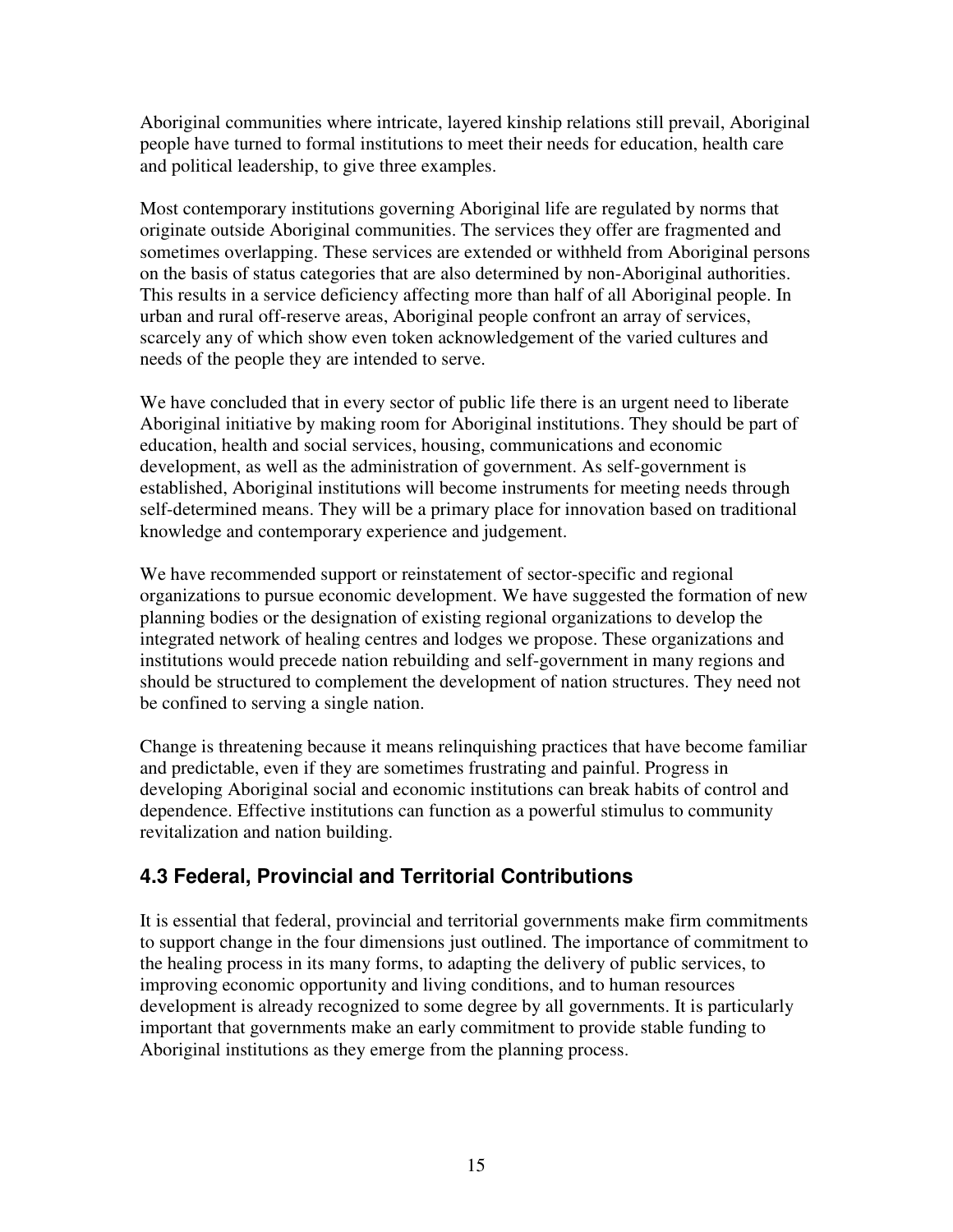In Volume 4, Chapter 7, we set out an approach to apportioning financial obligations related to social expenditures. The jurisdictional debate between federal and provincial governments has seriously impeded the development of equitable and effective Aboriginal services. That debate must give way to decision and action.

At the start of this transition period, much of the jurisdiction and spending authority will continue to lie with federal, provincial and territorial governments. But the necessary initiatives will not be effective unless designed and implemented by Aboriginal people according to their priorities. Aboriginal people need to be able to direct resources to the areas where the need for social infrastructure is greatest.

We propose therefore that governments enter into multi-year planning and implementation processes on a provincial or regional basis with representatives of the Aboriginal nations of the area. Priority setting to address needs across the region might take up to two years. It could culminate in five-year funding agreements to permit stability of implementation. The creation of programs and institutions should be undertaken with the emerging nation structures in mind so that as nations are recognized, jurisdiction and resources could be assumed by the nation government with a minimum of friction.

## **5. Keeping Track of Progress**

Ensuring that trust, once engendered, is honoured is a continuing responsibility, one that cannot be left to governments alone, buffeted as they are by the tide of events and transient priorities. The establishment of institutions to restructure the relationship through a Royal Proclamation and companion legislation should be accompanied by the creation of an equally vital institution to monitor progress toward self-government, an adequate land and resource base, and equality in social and economic well-being for Aboriginal peoples. This institution would assess the extent to which governments are honouring their commitments and the progress being achieved in implementing the recommendations of this Commission.

The value of the institution would lie in its independence and in its ability to focus the attention of legislators and governments on the continuing process of renewal. Monitoring is needed because the process will last not just years but several decades. Without regular review, the original objectives could too easily be forgotten or submerged in the preoccupations of the day. Monitoring is needed to help clarify issues that are complex and difficult to understand. Monitoring is a form of advocacy and also a vehicle for public education about changes taking place among Aboriginal peoples and in their communities. To achieve these objectives, we propose that the federal government establish an Aboriginal Peoples Review Commission that would be independent of government and report direct to Parliament.

A model for such a body already exists. The Office of the Commissioner of Official Languages was established to monitor compliance with the Official Languages Act following the 1967 report of the Royal Commission on Bilingualism and Biculturalism.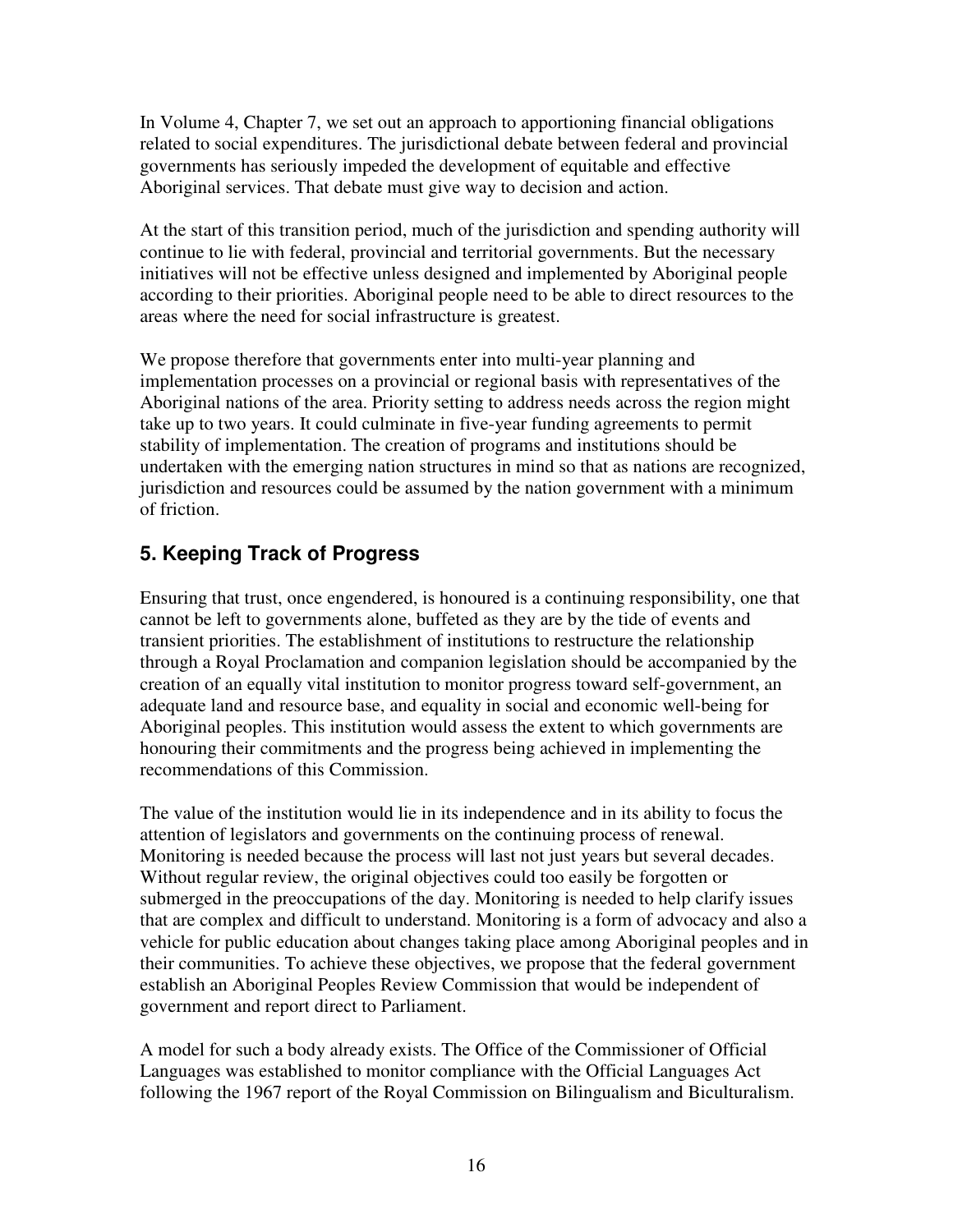The Commissioner of Official Languages is appointed by resolution of the Senate and House of Commons for a seven-year renewable term, and the act provides for the commissioner's independence from government. The commissioner reports annually to Parliament and has a close relationship with a joint committee of the Senate and the House of Commons. The commissioner deals mainly with individual complaints and reviews the application of the Official Languages Act in federal departments.

The mandate we propose for an Aboriginal peoples review commission would of necessity be broader, since it touches so many areas of Aboriginal life. We believe the commission should focus on the broad scope of change. Although accepting input from all sources, it should not deal with individual complaints. We envisage a commission established by Parliament and led by a chief commissioner, appointed for a fixed term by the Senate and House of Commons. The appointment process should include consultation with the national Aboriginal organizations and could be facilitated by an independent third party, such as a judge of the Supreme Court of Canada. Up to three part-time commissioners could be appointed to assist the chief commissioner. The independence of the commission's funding and staff must be assured. The chief commissioner should be Aboriginal, and most other commissioners and staff should also be Aboriginal.

The commission would report to Parliament annually on self-government, lands and resources, and the social and economic well-being of Aboriginal peoples. It would have the power to make special reports. Should an Aboriginal parliament be created, as we have recommended as an interim step toward creation of a House of First Peoples as a third chamber of Parliament, the commission would closely follow the work of that body.

The commission's mandate should be broad enough to include the activities of provincial and territorial governments within its review, although the commission would not be responsible to provincial and territorial legislatures. Its annual reports should provide the occasion for Parliament (and the provincial and territorial legislatures) to review Aboriginal issues regularly through committee hearings and debate.

Monitoring progress on the Aboriginal agenda without becoming unwieldy in staffing or budget will require an innovative approach. This might include co-operative arrangements with other organizations, such as the Aboriginal Justice Council recommended in our special report on criminal justice, <sup>2</sup> with Aboriginal and non-Aboriginal governments and with educational and research institutions. The commission's reports should aim to provide an overview of progress and shortcomings.

The commission would have the power to advise, to educate and, ideally, to persuade, but it would not have decision-making authority. Even if the commission develops credibility and public interest only slowly, its creation will be justified. Aboriginal peoples and Canadian governments will benefit from a regular assessment of what has been accomplished and what remains to be done — evaluation that has been lacking in the past. The commission's reports will motivate governments to move forward in fulfilling their promises to Aboriginal peoples. The review commission has the potential to be an important instrument for maintaining trust between governments and Aboriginal peoples.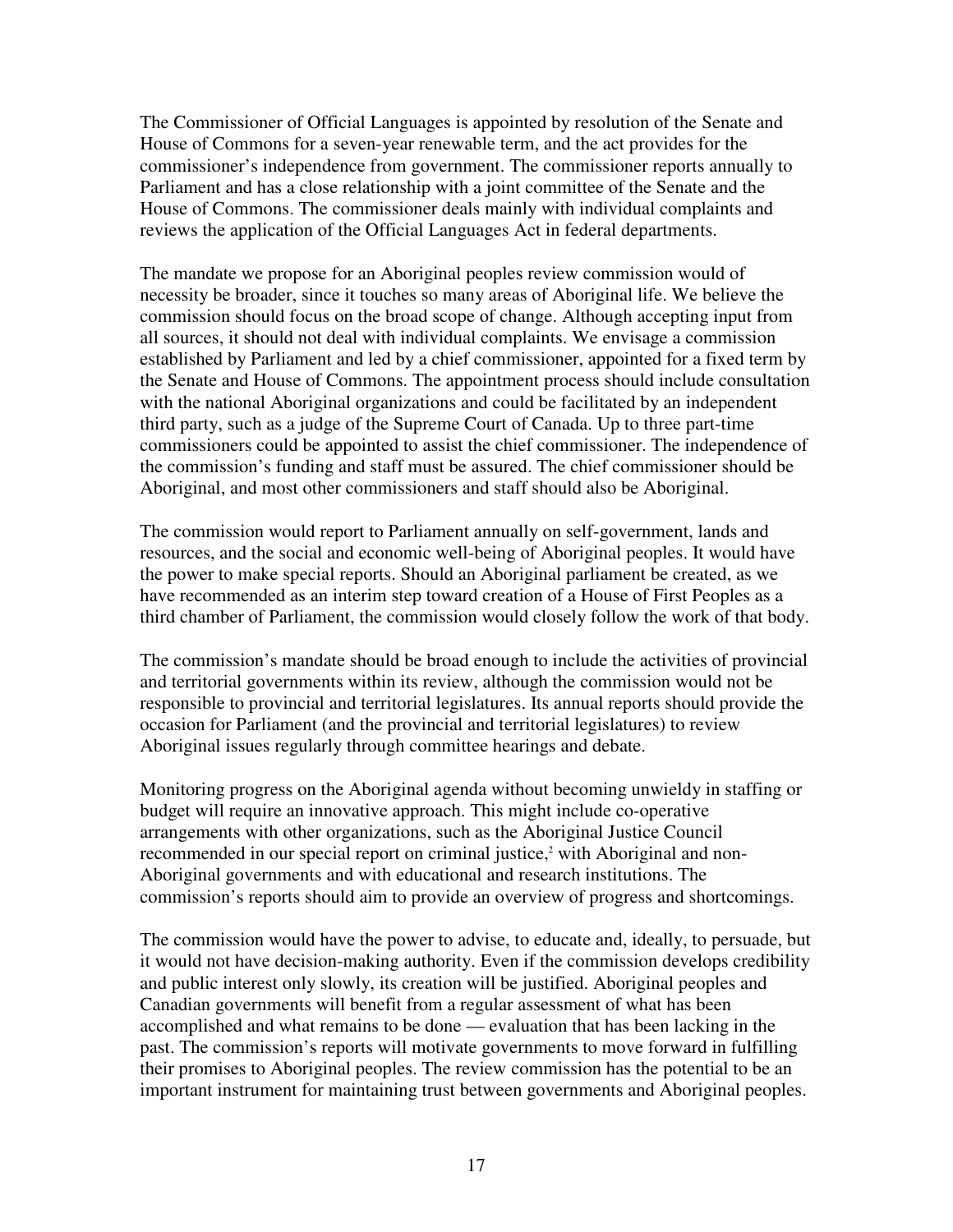#### **Recommendations**

The Commission recommends that

### **5.1.2**

The government of Canada introduce legislation to establish an Aboriginal Peoples Review Commission that is independent of government, reports to Parliament and is headed by an Aboriginal chief commissioner.

### **5.1.3**

The Aboriginal Peoples Review Commission regularly monitor progress being made

(a) by governments to honour and implement existing treaties;

(b) in achieving self-government and providing an adequate lands and resource base for Aboriginal peoples;

(c) in improving the social and economic well-being of Aboriginal people; and

(d) in honouring governments' commitments and implementing the recommendations of the Royal Commission on Aboriginal Peoples.

### **5.1.4**

The Aboriginal Peoples Review Commission report annually to Parliament and that Parliament use the occasion of the annual report to address Aboriginal issues in committee hearings and debate.

## **5.1.5**

Provincial and territorial governments co-operate with the commission in fulfilling its mandate and respond in their legislatures to the commission's annual assessment of progress.

## **5.1.6**

Federal and provincial first ministers and territorial leaders meet at regular intervals with national Aboriginal representatives to assess implementation of reform measures and to raise public awareness of Aboriginal concerns.

## **6. An Interactive Strategy**

By now it will be clear that a fundamental combination of forces must be in place to make change possible. This no doubt motivated Chief Justice Brian Dickson to propose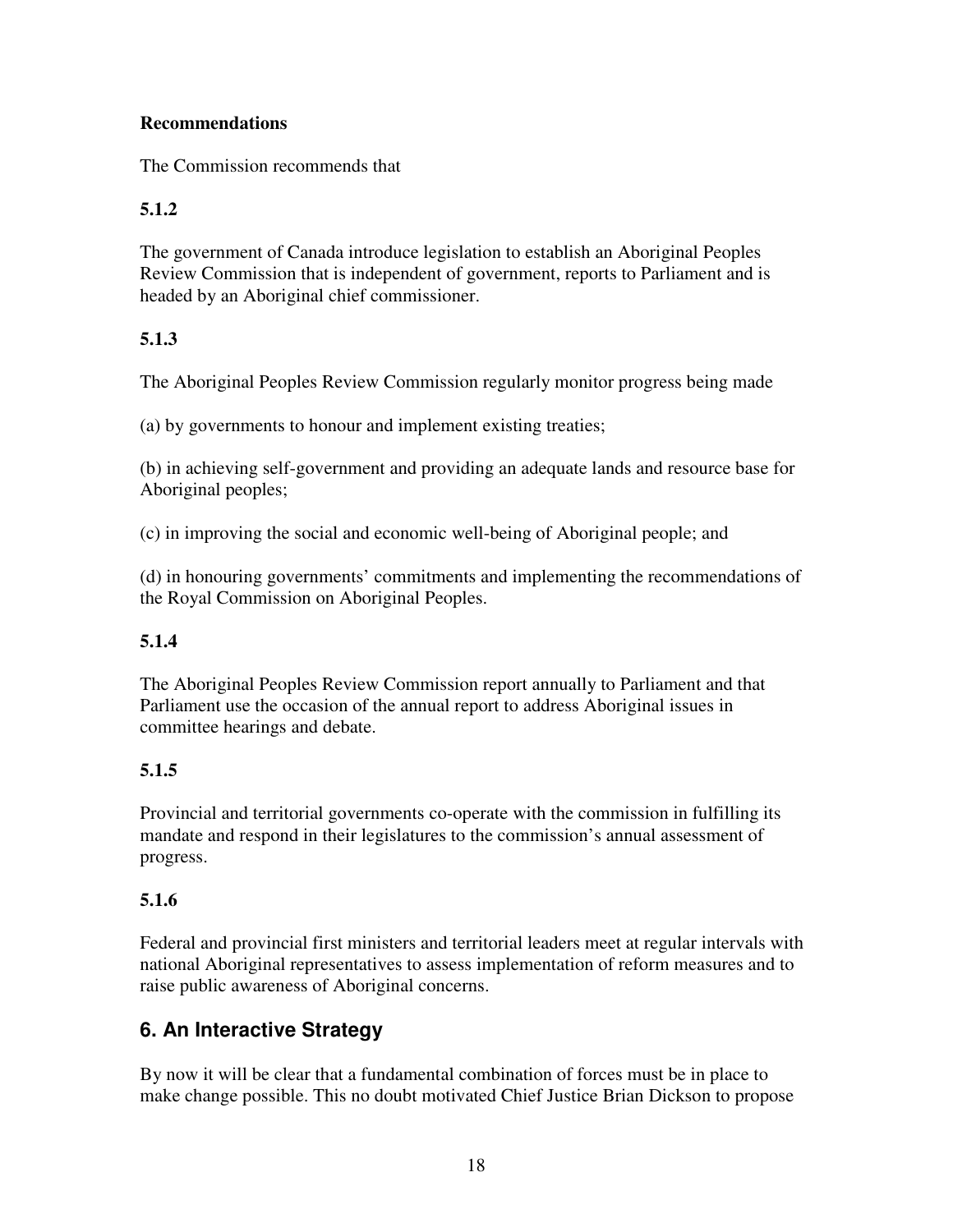the extensive mandate of the Royal Commission on Aboriginal Peoples. Almost every aspect of the mandate interacts continuously with every other: measures for selfgovernment have an impact on the administration of health and education, which bears directly on economic opportunity, which provides the means for good housing and financing social and cultural programs. A just reallocation of lands and resources has an impact on employment, on cultural and spiritual wholeness, and on the revenues needed for governance, education and social infrastructure.

Not all of our recommendations can be implemented simultaneously. Governments do not have the financial resources and Aboriginal nations do not have the human resources to absorb and manage simultaneous change on all fronts. But decisive intervention on many fronts at the same time is required to reap the benefits of the anticipated synergy.

We are convinced that our proposals will furnish the substance of political relations between Aboriginal people and Canadian society for the next two decades. With the adoption of the structural measures proposed in this chapter, a dramatic transformation will be set in motion. A profound, symbolic turning point in Aboriginal/non-Aboriginal relations will have been reached. The old relationship of paternalism and prejudice will have been rejected and, in its place, a foundation laid for a new partnership founded on responsibility and mutual respect.

The foundation would not be merely symbolic. The Royal Proclamation and companion legislation will establish the infrastructure for the new relationship. They will create the critical institutions for the shift to the nation as the basic unit of Aboriginal government and for structuring the negotiating process. They would signal a clear commitment to change, a commitment made all the more real by identifying clear pathways to change.

#### **Notes:**

\* Tables of contents in the volumes themselves may be slightly different, as a result of final editing.

\* Transcripts of the Commission's hearing are cited with the speaker's name and affiliation, if any, and the location and date of the hearing. See A Note About Sources at the beginning of this volume for information about transcripts and other Commission publications.

**1** See Royal Commission on Aboriginal Peoples (RCAP), *Treaty Making in the Spirit of Co-existence*: An Alternative to Extinguishment (Ottawa: Supply and Services, 1995); and Volume 2, Chapters 2 and 4.